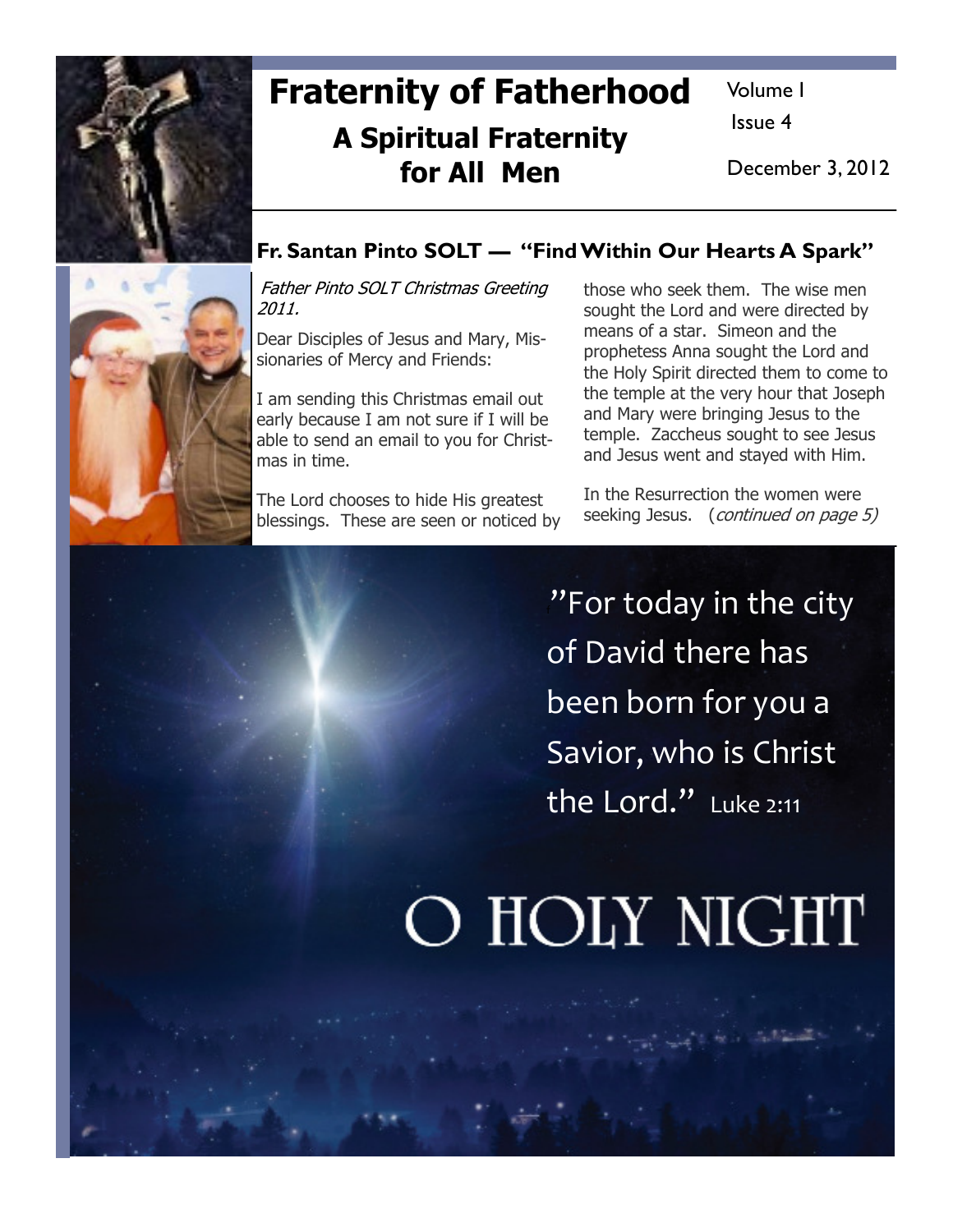# **Fraternity of Fatherhood Page 2 Page 2**

### CARRY YOUR FAMILY IN YOUR HEART - A CALL TO HOLINESS

A husband/father's guide to his vocation and spiritual direction. Each Newsletter focuses on one of the Guidelines or Areas of Growth from the "Carry Your Family In Your Heart" book. These guidelines to our Fatherhood Vocation & Spiritual Formation have been formatted based on the Fatherhood Retreat Guideline Teachings & under Spiritual Direction of Fr. Santan Pinto, S.O.L.T.

# Guideline: SERVANT

God is the servant of all. One of our Holy Father's title is *Servus servorum Dei* - "Servant of the Servants of God". We must become servants as fathers. The greatest is the one who serves. Just as in the parable of the talents (Matt 25:14) "when a man who was going on a long journey called in his servants and entrusted his possessions to them" God has entrusted us as fathers/servants with his possessions. We are merely caretakers of his children. As servants we are accountable to the responsibilities that God has given us. The secret to fathering is gaining loving authority, by serving, sacrifice and loyal commitment.

Being a servant requires courage. We must become small, humble and our focus, our energy, is totally on our wife, our child, and our neighbor. We must see Christ in all we serve. We must look through the eyes of Christ. This requires being attentive. We must anticipate the needs of our wife and children. And we have to show this attentiveness. A morning coffee brought to your wife or occasionally having her bath ready to go for her when she comes home from a late night of work. Towel out, favorite cookies and glass of wine. Maybe a candle or two. To our children we should be enablers to growth and not inhibitors by controlling every move. Gain their trust. Be there for your children. Become a positive enabler by showing good example and promote positive healthy growth. Let your children see your love for them. Let them see the love and honor you have for your wife.

On the surface, a daily cup of coffee or occasional glass of wine ready to go at the bathtub doesn't seem like much, but remember the little things, anticipating them, counts for so much.

Within this guideline we must also ask for the intercession of the saints. Pray through the saints for help with the individual needs of with those of your children. Pray now for the person who may someday marry your son or daughter. Pray for their family that God may bless them and watch over them.

Be obedient. As head of our family, obedience to the church will measure out as protection. If we are not obedient, then we place ourselves, we place our heart outside the church, outside our circle of grace and then we are lost.

o Scripture Reading Luke 22: 24-30

The greatest is the one who serves. Jesus was the example to us of the one who serves. When you see a dirty in the sink from yesterday, or a room that needs to be cleaned don't say anything but just clean it. Be the servant. When your son needs to go to the ball park for the fifth time this week, don't say not again in your heart or under your breath. Be the servant. In your prayer life, set time aside to pray. Take time away maybe from a newspaper or TV show and pray. Start slowly. Be a servant. Do something unexpected for your wife. A surprise card or dessert. (Continued on page 3)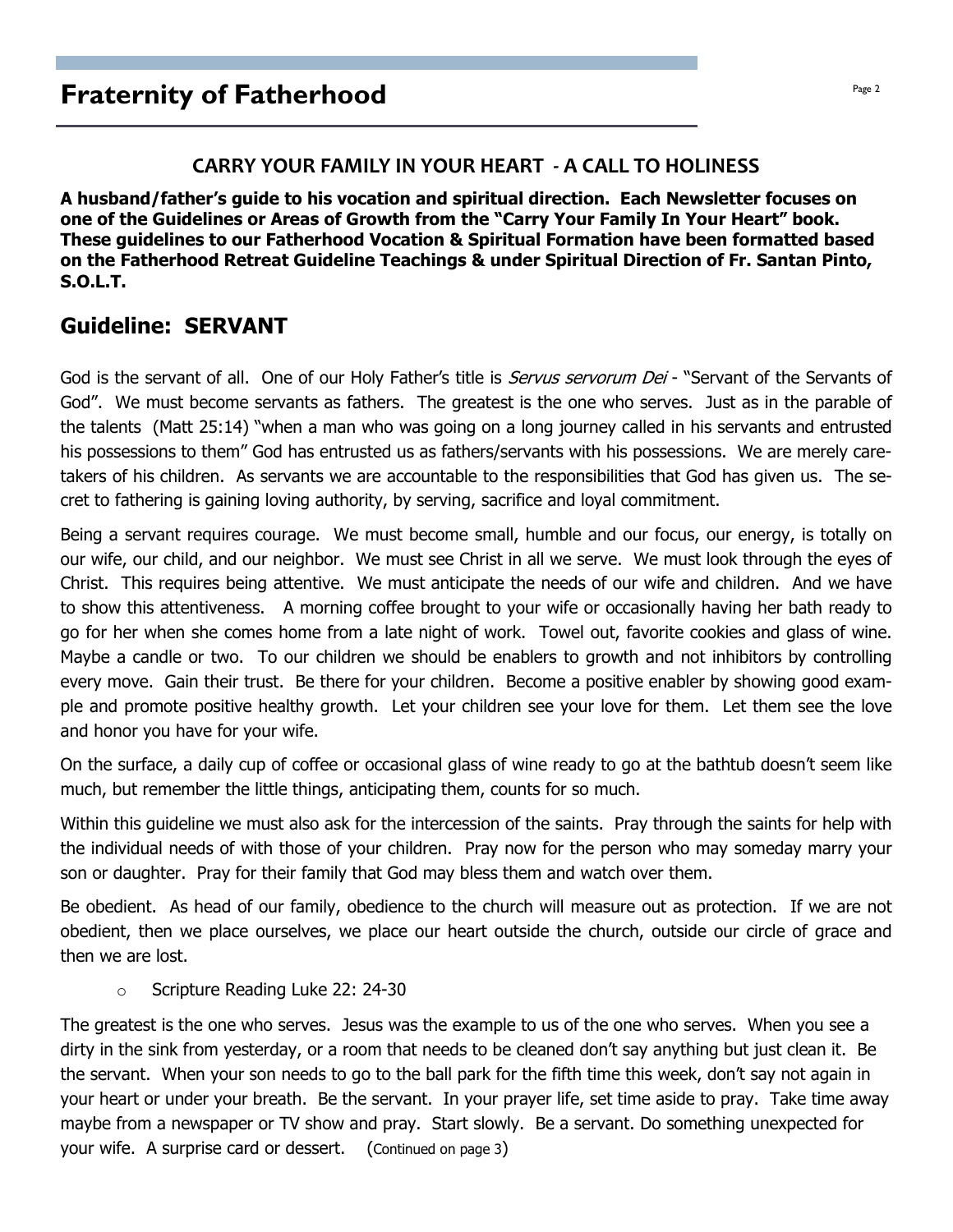# **Fraternity of Fatherhood Page 3** Fraternity of Fatherhood

o Scripture Reading Matt 25:14-30

God has entrusted His possessions to us…..His children entrusted in our care. Do we help them grow in the church, in their faith or do we not do anything? Are we examples to them in the sacraments or do we rarely attend confession or for that matter, holy mass. Do we bury the gifts of our fatherhood vocation in the ground just as the servant who had received one talent. Or, will we be able to say that we spent ourselves on being a servant to our families both spiritually and for all their needs. Then God will say to us, 'Well done, my good and faithful servant. Since you were faithful in small matters, I will give you great responsibilities. Come and share your master's joy'.

### A Gift From My Father's Father by Michael Hummer

 God's providence never ceases to surprise me. In His infinite wisdom He moves His creatures to holiness. Out of grief and sorrow came one of the greatest treasures of all, but I'm getting ahead of myself. My story starts a few years ago at the time of my mother's death. Pius XI

 I come from a large family of twelve children. As my mother's health declined she insisted that we all ask for what household items we wanted after she died. She sorted out the list and with a little discussion we all settled on a fair division of the household possessions. After her death we all picked up what we had asked for and what she had given us. There were some things left behind that no one wanted.

 It took about a year to settle the estate and sell the home. The time had come for the items left behind to be cleaned out which fell on those in our family who lived nearby. My son was one of those who helped. He found a large framed picture of a pope with an inscription on the bottom to my grandparents. Knowing that we like religious pictures and recognizing that this may be an important document he brought it home to my wife and me.

 When my wife and I received it we immediately saw that this picture was something special. The inscription below the picture of the pope was dated January 1925 and has the seal of the Vatican. It is a declaration of Apostolic Benediction from Pope Pius XI to my grandparents and the whole Hummer family granting a plenary indulgence on the condition that at the moment of death we say with our mouth or in our heart the name of Jesus.



 I thank Father Pinto and the DJM formation that I understand what this Apostolic Benediction and the plenary indulgence actually mean. None of my family remembers seeing this picture displayed in our house while we grew up. Our guess it that my grandmother gave it to her youngest child, my father where it was kept probably in a closet. That no one else in my family took it or wanted it and it ended up in my hands is truly the providence of God. This Christmas I will mail a copy to all my brothers and sisters and also to my cousins. The least of possessions left behind turns out to be the greatest treasure of all.

Merry Christmas,

Michael Hummer Fraternity of Men in Sacramento, CA

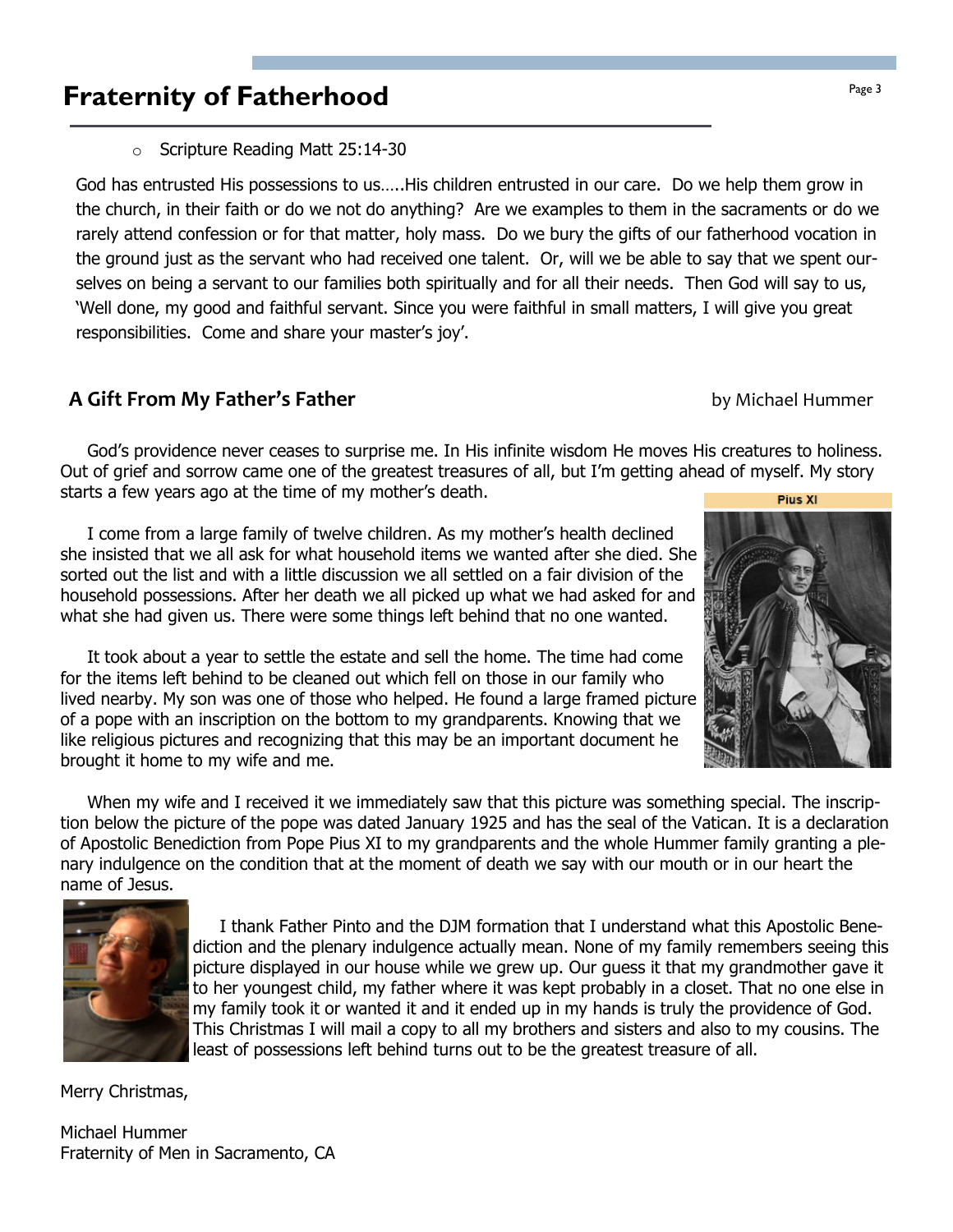# **Fraternity of Fatherhood Page 4**  $\frac{Page 4}{Page 4}$

### Who Invented the Nativity Scene? National Source—US Catholic Source—US Catholic

If you missed the feast of Francis of Assisi in October, the Christmas season offers another opportunity to commemorate the saint. Anyone who has erected a nativity scene is following Francis' 13th-century example.

On Christmas Eve 1223, the saint created the first nativity in the Italian city of Greccio. With the help of a local nobleman, Francis celebrated the birth of Jesus in a cave outside the town. The liturgy featured a hayfilled manger in front of the temporary altar, and as Francis preached, the nobleman arranged to have an ox and a donkey stand at the altar as well.

The Franciscans quickly spread the practice of creating nativity scenes with live animals and actors. Living scenes remained popular, but static nativities also developed, allowing the scene to remain on display for longer periods for meditation.



A few years ago, however, there were complaints that this localism had gone too far when a figurine of former Italian prime minister, the scandalplagued Silvio Berlusconi, appeared in a nativity scene in Naples.

By the 19th century Protestant churches, which initially rejected nativity scenes as a form of idolatrous Catholic superstition, slackened their opposi-

tion to the scenes, and their popularity spread through the wider Christian world. Last Christmas, a church in Southampton, England gathered shepherds, angels, and wise men of all sizes in an attempt to break the record for the largest living nativity. At 298 participants, however, they fell well short of the record of 567 people.

Francis' original nativity was inspired by his trip in 1221 to the Holy Land and Jesus' traditional birthplace. He was deeply moved visiting the site where God became fully human. Hoping others could enjoy the same profoundly spiritual experience, Francis encouraged believers to make pilgrimages to Bethlehem. By 1223, however, conflict among the powers vying for control of the Holy Land made the trip too dangerous for pilgrims. Francis decided to do the next best thing—bring Bethlehem to the pilgrims.

Accounts of Francis' original nativity do not include much information about the congregation that gathered. We do not know if the Italian villagers standing in the cold on Christmas Eve nearly eight centuries ago were as moved as Francis was by the idea of an omnipotent God so capable of love and humility that he took the form of a vulnerable infant and was born outdoors among the animals.

The popularity of nativity scenes, however, indicates that over the centuries people were drawn to the possibility of building their own Bethlehem. Setting up a nativity scene not only allows us to remember and celebrate the drama of Jesus' birth but also the saint so enraptured with that drama that he brought it to life.

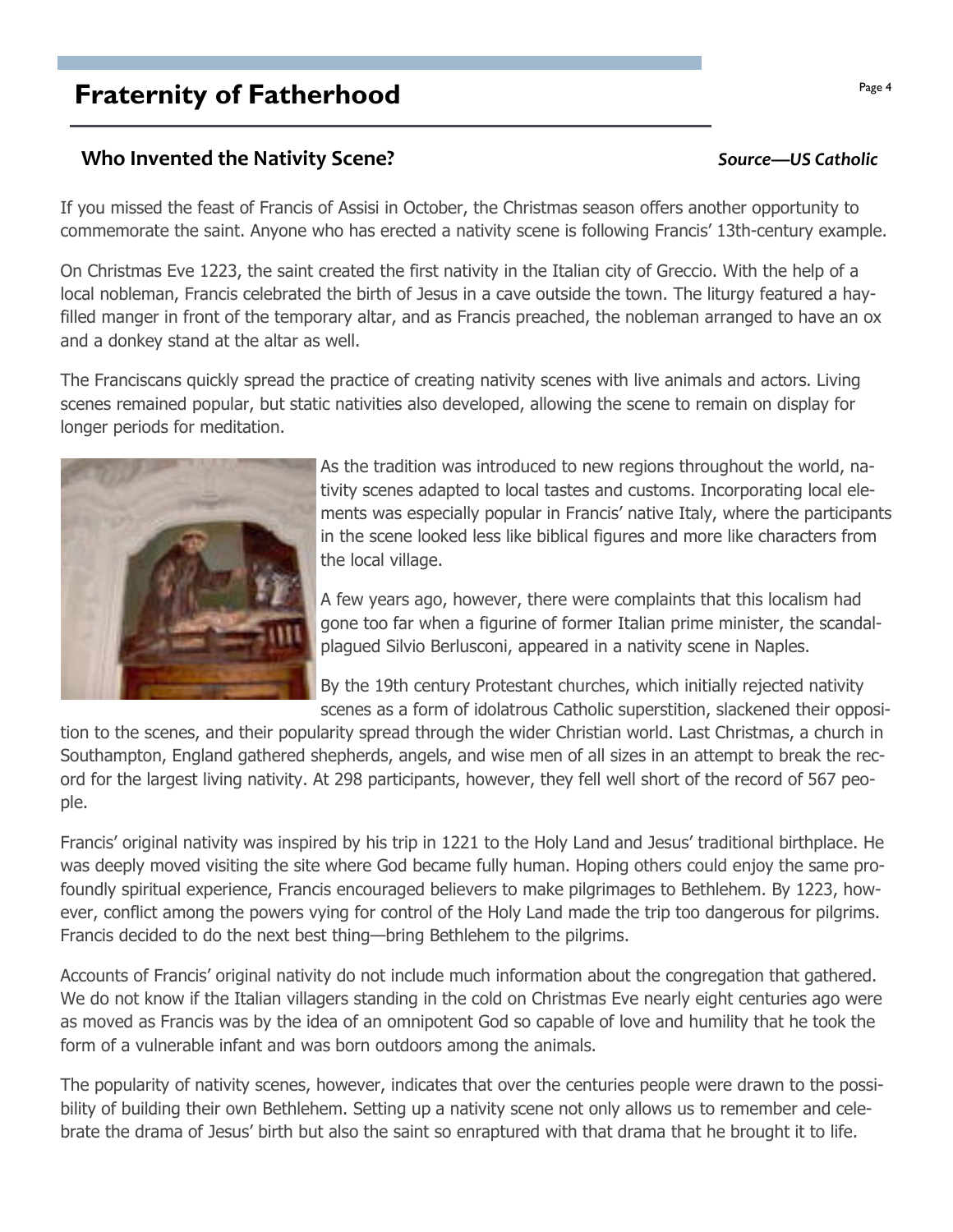# Fr. Pinto SOLT - Christmas Message 2011 (continued from page 1)

They were told, "Why are you the living among the dead. He is risen as He said." Even today we will never find Him in the world with all it's glamour, power and greatness. He will always be found by the little ones in a place that is hidden, poor and simple.

What is important for us this Christmas is to find within our hearts a spark that we should keep working at. Each of us can desire to seek the Lord in our little ways. Let us try to be creative. Try to spend much time with Mary and Joseph asking them to form your heart so it may grow in this desire to seek the Lord.

Remind yourself that everyone who desired to see Jesus found Him. Learn this Christmas to keep this little candle of devotion burning in your heart!

The patriarchs, the prophets and His leaders were all little and simple men. God chose that His Son be born as a man—in humility and poverty and silence.

Let us use this Christmas season to grow in these three virtues and graces, so that Jesus will reveal His presence to us. We will know this year that Jesus was truly born in our lives by the joy and peace that will accompany us constantly. It is His light of grace that dispels the darkness of sin in us. It is His grace that enables us like Mother Mary to wonder and praise God, and ponder all these words in our hearts.

Even today He hides Himself in the Most Holy Eucharist. It should be our constant desire to come to seek His glory and majesty in these sacramental signs.

In our hearts let us bring our family members, friends, coworkers, enemies and those we dislike to the Living Manger as we receive Jesus and honor Him in the Blessed Eucharist. Les us ask the Lord that they too share this great desire that fills our hearts to see the Lord and worship Him in the tabernacles of our hearts!

Please share this Christmas letter with your family and friends. Thanks.

Blessings to you, your family and friends for this great and gracefilled season of Christmas! And may the blessings of Christmas continue to guide and protect you throughout the coming year.

With my priestly blessings,

"REMIND YOUR-SELF THAT EVERY-ONE WHO DESIRED TO SEE JESUS FOUND HIM"



Fr. Santan Pinto SOLT

December 16th, 2012 marks the 1 year anniversary of Fr. Santan Pinto returning home to our Heavenly Father. We ask for your special prayers for Fr. Pinto in thanksgiving for all that he taught and shared with us and for his continued intercession.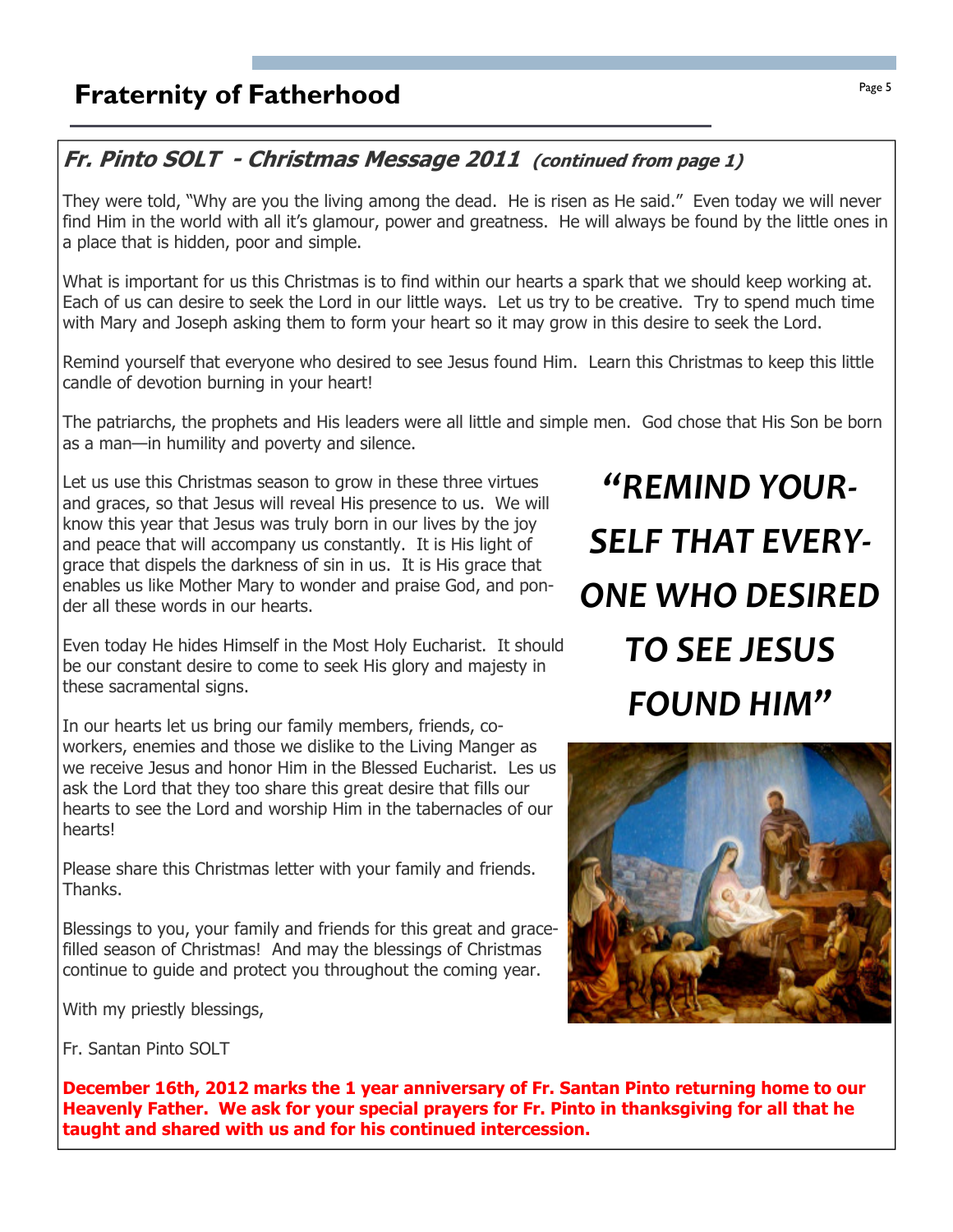# **Praternity of Fatherhood Page 6**  $\frac{Page6}{Page6}$

## Fraternity of Fatherhood—Group locations & Area Coordinators

Fr. Pinto has encouraged us to grow and expand the Fraternity of Fatherhood all over the world. He has granted us his permission, his blessing, as well as, he guides us spiritually. It is with this confidence that we now move forward with humility, obedience and docile hearts. If you are interested in joining a Fraternity of Fatherhood group or if you would like to start a group in your city contact Ray Emnace, Mike Allison, Stacey Hill or Brendan McVicker.

| <b>Arkansas</b>         |                  |                    |                                      |              |
|-------------------------|------------------|--------------------|--------------------------------------|--------------|
| Steve Osborn            | (501) 664-5379   | $(501) 529 - 5615$ | SteveO@oca-actuaries.com             | Little Rock  |
| <b>California</b>       |                  |                    |                                      |              |
| Ray Emnace              | (661) 513-4216   | $(213) 531 - 1999$ | Raceman502@aol.com                   | Los Angeles  |
| Mike Allison            | (916) 436-4049   | $(916) 834 - 6226$ | meallison5@gmail.com                 | Fair Oaks    |
| <b>Mississippi</b>      |                  |                    |                                      |              |
| Don Brewer              | $(662)$ 253-5146 | (901) 299-1989     | don@memphis2u.com                    | Olive Branch |
| <b>Nevada</b>           |                  |                    |                                      |              |
| <b>Stacey Hill</b>      | (775) 787-6275   | $(775) 762 - 5217$ | cerrosamor@sbcglobal.net             | Reno         |
|                         |                  |                    |                                      |              |
| <b>Oregon</b>           |                  |                    |                                      |              |
| <b>Brendan McVicker</b> | (503) 657-0484   | $(503)$ 358-4963   | mcvickerfamily@comcast.net West Linn |              |
| Texas                   |                  |                    |                                      |              |
| Donald Lange            | (210) 404-1330   | (210) 875-7869     | LangeDP@BV.com                       | San Antonio  |
|                         |                  |                    |                                      |              |





# Our Portland, Oregon Fatherhood Fraternity Group meets the second Saturday of each month. You are invited.

We meet at St. Mary's Cathedral in downtown Portland for Mass at 7:30AM followed by breakfast at the nearby Kingston Grill (3 blocks away) and discussion of the months Fatherhood Guideline from "Carry Your Family in Your Heart" Booklet. We will finish with a prayer from "Steps In Littleness". We wrap-up at 9:30AM. Come join the guys!

For more information call Brendan McVicker at (503) 657-0484 or email mcvickerfamily@comcast.net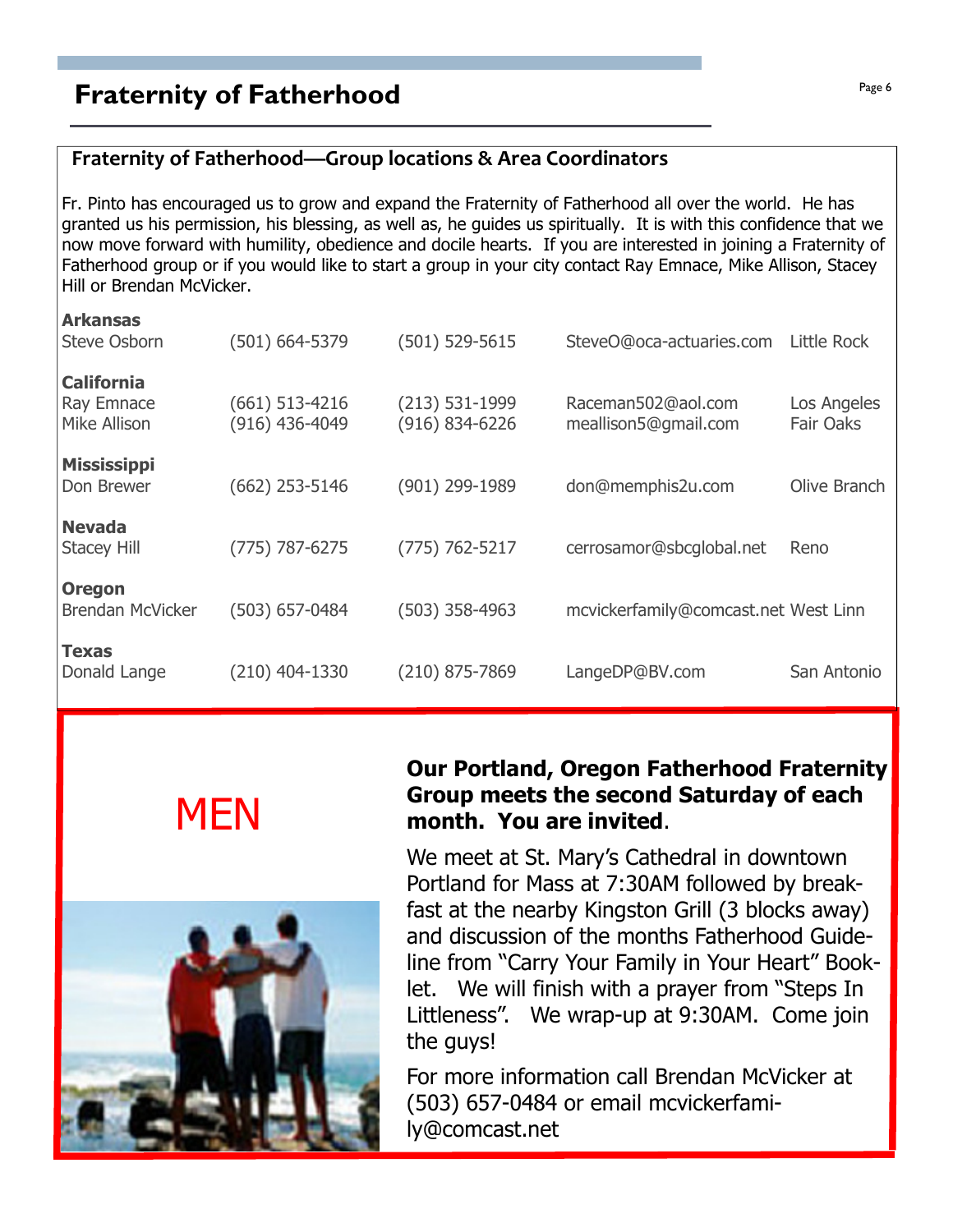# **Fraternity of Fatherhood Page 7** Fraternity of Fatherhood



Fraternity Sacramento Men ….meet every third Wednesday of the month.

We meet at Denny's in Orangevale at 7 pm.

We have been reviewing and discussing the Catechism for the year of faith. Please contact Mike Allison with any questions at email address...

(meallison5@gmail.com)

Hope you can join!

(left to right—Michael, Miguel, Mike and Jack)

### A Fraternity for All Men

The Fraternity of Fatherhood is for men of all ages. Our desire is to serve the Lord in all areas of our lives and to especially model our gift and responsibilities as fathers after the example of God the Father and His goodness. We support men; meeting them where they are. We engage in one-on-one friendships and provide opportunities for group activity, support and formation.

We entrust the Fatherhood Fraternity to the patronage of Saint Joseph.

### Our Mission

To serve as men dedicated to the Lord in all aspects of our lives. To encourage and support men / fathers throughout the world in their gift and responsibilities as fathers. To encourage and support fathers "to respond" to their vocation, to protect and remain strong carrying their families in their hearts. Our desire is to be united to The Lord and fulfill our holy mission as fathers.

### What is it we hope to do?

Bring men / fathers, closer to God by inviting them to learn their faith, challenging them to live their faith and encouraging them to love and share their faith. In addition, we invite those not married as this is a time to discern their vocation and calling in the Church.

As Fraternity of Fatherhood members, we are committed to grow and be formed spirituality, to support each other, to be active and supportive in our parishes. We are committed to learn who we are as Catholic men, to be discovered through our life experiences, prayer, studying Scripture and the documents of the Holy Roman Catholic Church, obedience to the Holy Roman Pontiff, our Roman Catholic Bishops and our parish Pastors. The formation of "Fatherhood" takes place in our hearts. Being a father means understanding that it is a call. When Fatherhood is received as a gift, it is accepted in humility and gratitude. Humility comes from the fact that we are weak. The pressures of the world are strong and flesh seems to have its way. Gratitude comes from the fact that the Lord is our Shepherd and He is with us always. With Him all things are possible.